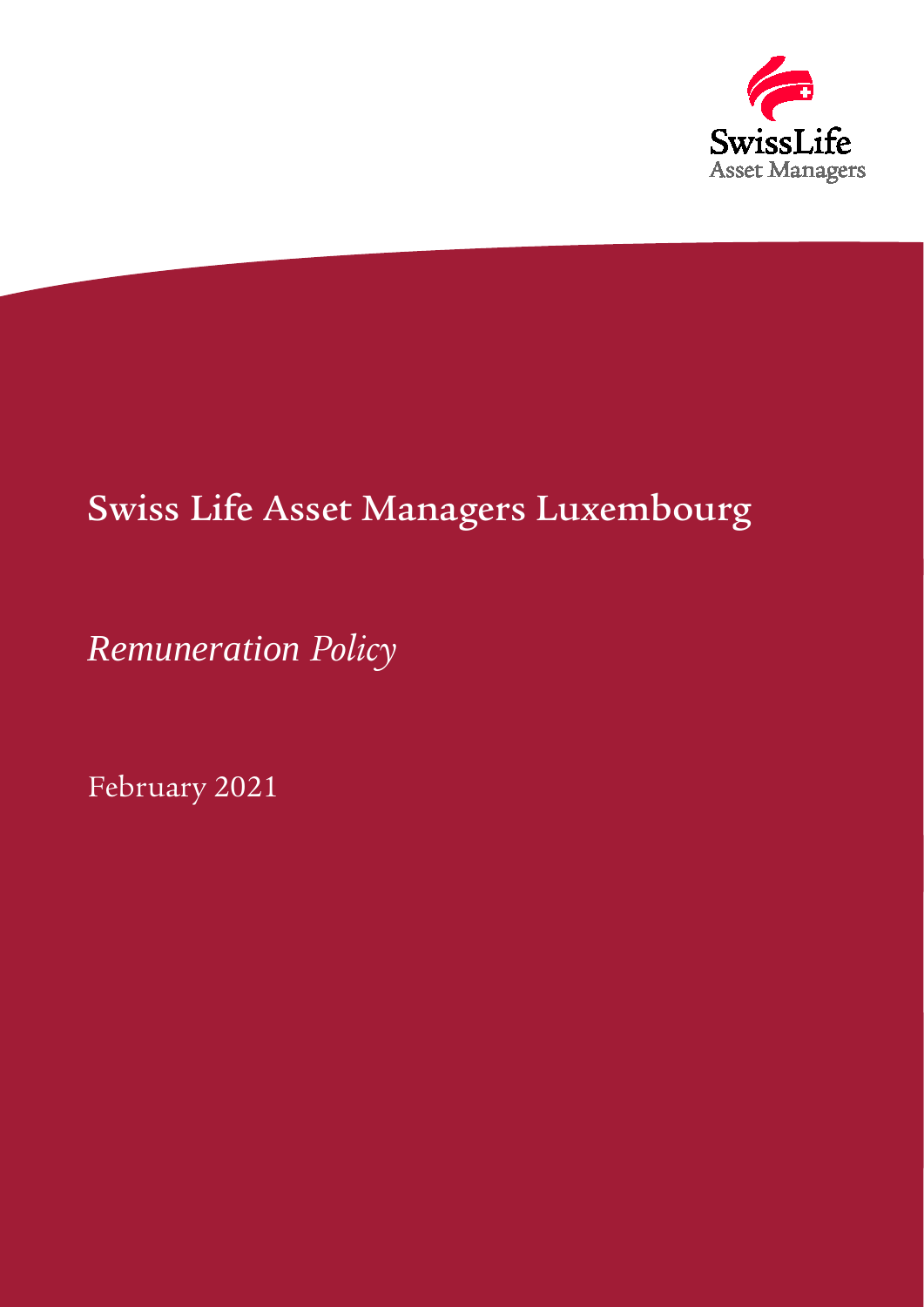### Content

| <b>Remuneration Policy</b>         |  |
|------------------------------------|--|
| 1. General disposition             |  |
| 2. Philosophy                      |  |
| 3. Remuneration structure overview |  |
| a. Fixed remuneration              |  |
| b. Variable remuneration           |  |
| 4. Governance                      |  |
| 5. Disclosure                      |  |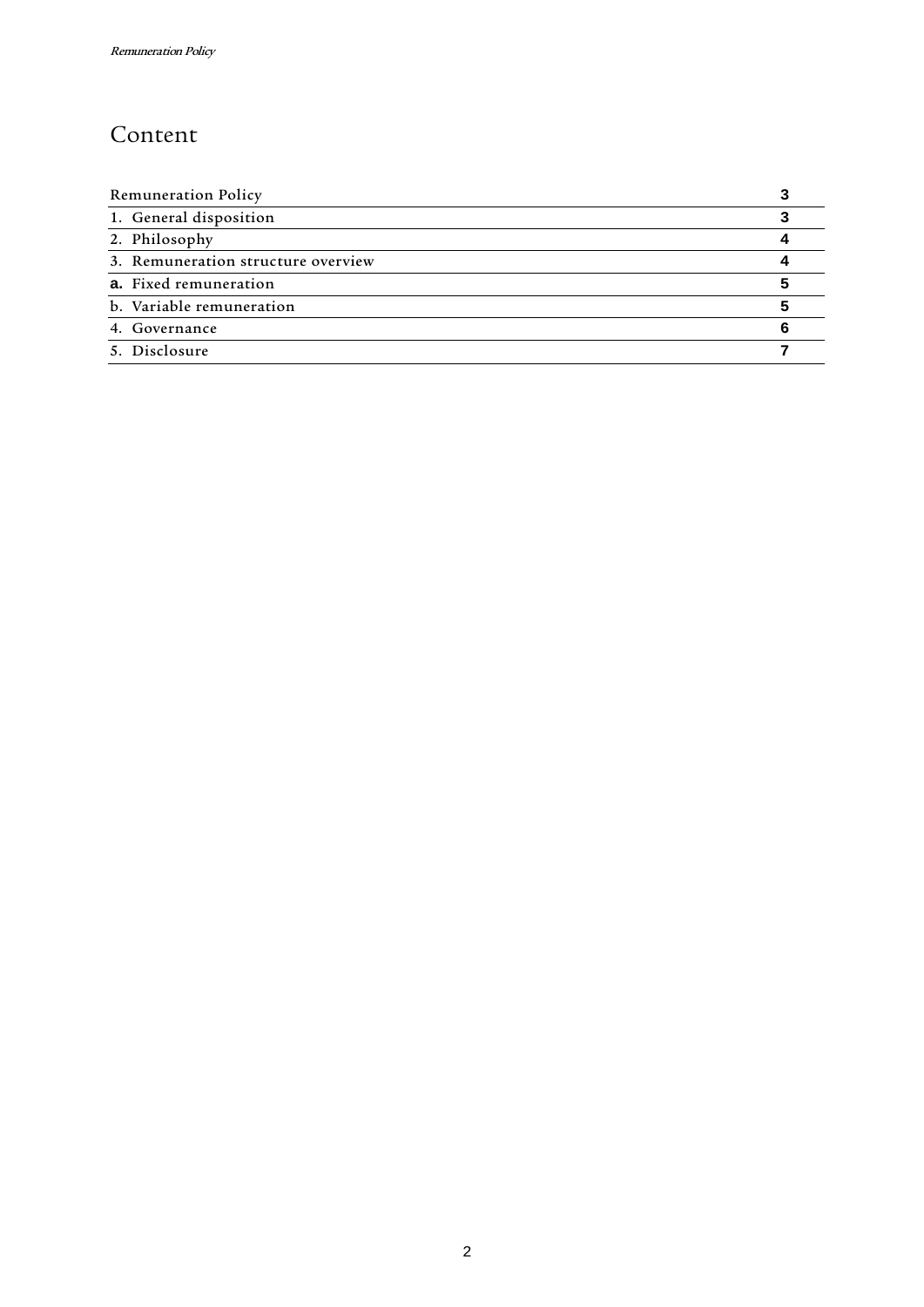# <span id="page-2-0"></span>Remuneration Policy

#### <span id="page-2-1"></span>1. General disposition

Swiss Life Asset Managers Luxembourg ("SLAM LUX") is a management company within the meaning of chapter15 of the Luxembourg law of 17 December 2010 on undertakings for collective investment, and an alternative investment fund manager pursuant to chapter 2 of the Luxembourg law of 12 July 2013 on alternative investment fund managers. It is also authorised for the management of investment portfolios in accordance with mandates given by investors on a discretionary, client-by-client basis as provided for in articles 101(3) of the 2010 Law and 5(4) of the 2013 Law.

Therefore, SLAM LUX is subject to the applicable regulatory provisions governing the establishment of remuneration systems as defined under:

- The UCITS Directive 2014/91/EU ("UCITS V"), the ESMA Guidelines on sound remuneration policies under the UCITS Directive (ESMA/2016/575), dated 14 October 2016,
- The Alternative Investment Fund Managers Directive 2011/61/EU ("AIFMD"), transposed into the Luxembourg AIFM Law dated 12 July 2013, as amended from time to time, the ESMA Guidelines on sound remuneration policies under the AIFMD (ESMA/2013/232), dated 03 July 2013 and as amended on 14 October 2016 (ESMA/2016/579),
- The final report of the ESMA Guidelines on sound remuneration policies under the UCITS Directive and AIFMD (ESMA/2016/411), dating from 31 March 2016 (the "Guidelines").

The present Remuneration Policy (the "Policy") of SLAM LUX is aligned with and based on its ultimate parent's compensation policy, Swiss Life Holding AG (the "Group Compensation Policy"), as well as the Guideline Asset Managers Remuneration Principles (AM 5.3) (the "Guideline Asset Managers"). In the context of managing undertaking for collective investment on transferable securities ("UCITS"), alternative investment funds ("AIFs") (jointly hereafter referred to as the "Funds") and the management of investment portfolios in accordance with mandates given by investors on a discretionary, client-by-client basis, the Policy sets out principles applicable to the remunerations of its identified staff which are considered as follows ("identified staff") of Swiss Life Asset Managers Luxembourg, its subsidiaries or branches:

- senior management,
- risk takers,
- control functions,
- any employee receiving total remuneration that falls within the remuneration bracket of senior management and risk takers whose professional activities have a material impact on the risk profiles of the management company or of the Funds that they manage,
- staff engaged in front office tasks and distribution and/or staff directly or indirectly engaged activities relating to the discretionary portfolio management or non-core activities such as investment advice and/or the reception and transmission of orders (including staff responsible for the supervision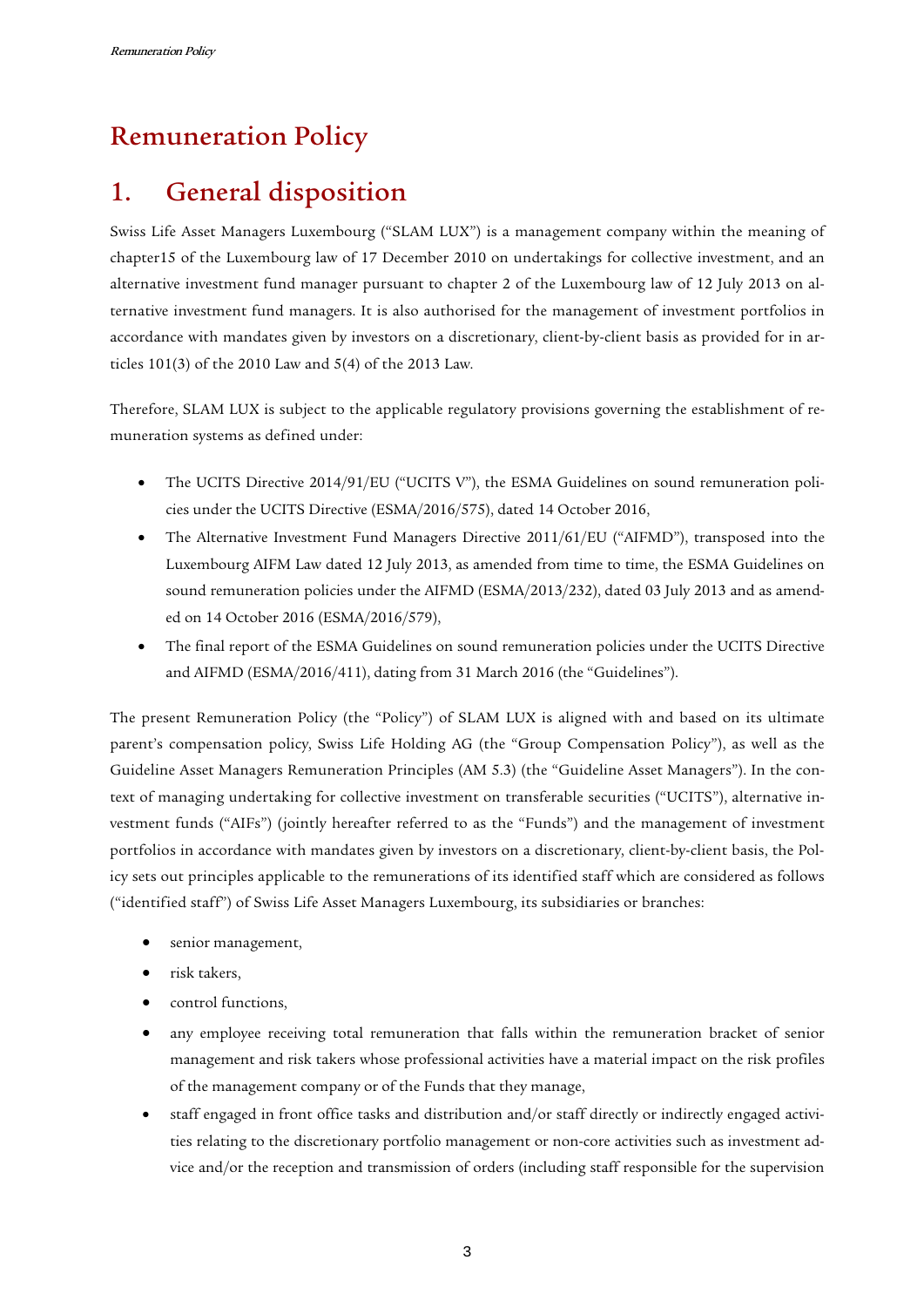of such activities) at SLAM LUX or its subsidiaries or branches.

The Policy is consistent with the application of the provisions of the European and Luxemburgish laws and regulations related to remuneration and corporate governance. The following principles are applied in such a way and to such an extent that is appropriate to the size, internal organization and type, scope and complexity of SLAM LUX, taking into account the affiliation to Swiss Life Group.

# <span id="page-3-0"></span>2. Philosophy

The Policy is consistent with, and promotes, sound and effective risk management and that neither encourage risk taking which is inconsistent with the risk profiles, rules or instruments of incorporation of the Funds managed nor impair compliance with SLAM LUX's duty to act in the best interest of the Funds and its investors. It is in accordance with the business strategy, objectives, values and interests of SLAM LUX and the Funds that it manages and of the investors in such Funds and reflects its commitment to responsible investing. The Policy includes measures to avoid conflicts of interest.

The Policy aims at combining remuneration with solid and effective risk management, supports the performance culture defined by the business strategy and forms part of the employment and personnel policy. In particularly, combining effective risk management with remuneration means appropriately reflecting enterprise risks and client risks including but not limited to sustainability risks in the compensation system. It is tuned to the business strategy, the targets, the values, the commitment to responsible investing and the interests of SLAM LUX and Swiss Life Asset Managers and of the assets it manages and includes measures to avoid conflicts of interests. The aim is to retain well-qualified employees and gain new, highly skilled staff. The compensation system is in line with the market environment and must be competitive. The individual overall compensation takes into account the employee's professional skills, engagement and personal performance.

The pension policy shall also be in line with the business strategy, objectives, values and long-term interests of the management company.

SLAM LUX's staff must not use personal hedging strategies or remuneration-related and liability-related insurance to undermine the risk alignment effects embedded in remuneration arrangements.

#### <span id="page-3-1"></span>3. Remuneration structure overview

The policy and practice includes a fixed compensation, a variable compensation based on achievement of the annual objectives, which is generally paid in cash and possibly in shares and, if applicable, as deferred compensation in cash, and a long-term variable compensation component in the form of an equity compensation plan, as well as contributions to occupational provisions and risk insurance and other benefits. Fixed and variable components of total compensation are appropriately balanced and allow the possibility to pay no variable compensation component.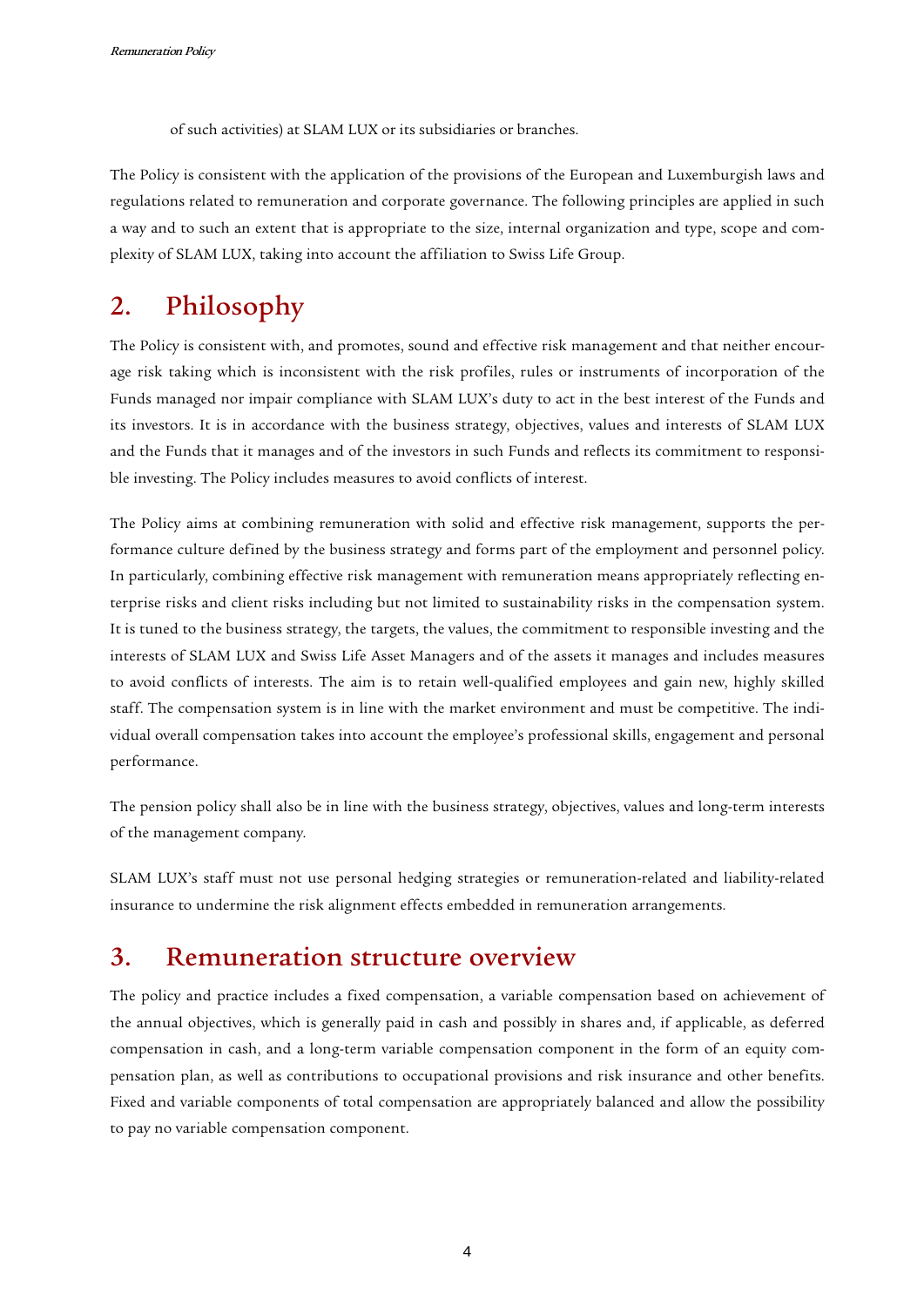#### <span id="page-4-0"></span>a. Fixed remuneration

The basic salary is determined according to the employee's function and skill set, and is annually reassessed and adjusted if appropriate. Salary comparison studies and recognized job evaluation systems are used to check appropriateness and to ensure internal and external comparability. The fixed component of the remuneration shall represent a substantial high proportion of the total remuneration allowing SLAM LUX to operate a fully flexible bonus policy.

#### <span id="page-4-1"></span>b. Variable remuneration

The variable bonus in cash and potential participation in the equity compensation plan of Swiss Life Group is based on achievement of the annual objectives. It is determined on the basis of the actual performance of individuals or teams (performance-linked payment) in relation to the objectives set and Swiss Life Group's annual results. As SLAM LUX operates a fully flexible bonus policy, variable compensation may decrease as a result of negative performance but may also go down to zero in some cases.

Quantitative and qualitative performance is also always assessed on the basis of the competencies required for the function held, such as professional expertise, entrepreneurship, task fulfilment, cooperation and leadership. The percentage weighting between the individual and/or team performance and the share in the business line's success depends on the position and responsibilities of the function holder.

The share in the success is measured using quantitative Group objectives (Key Performance Indicators or "KPIs"). The main KPIs, besides the key figures relating to annual profit, return on equity and solvency, are the savings of the administration costs the risk and fee result and the profitability of the new business.

The share in the company's success is measured using quantitative Group targets (Key Performance Indicators, KPIs), which are defined in advance for the following three years as part of medium-term planning. The main KPIs for the medium-term planning are, besides the annual profit, payout capacity, the planned cost savings, the risk and fee result, new business profitability, the return on equity and solvency (Swiss Solvency Test, SST). In order to avoid conduct aimed at the short-term achievement of key indicators with a higher weighting, the individual KPIs are not mechanistically weighted in advance. Their individual weighting is determined at the end of each financial year by the Board of Directors of Swiss Life Group as a whole on the basis of a proposal by Swiss Life Group's Compensation Committee taking all developments into account and consideration (discretionary decision).

The variable remuneration components are linked to the strategic requirements of the group and the individual group divisions and the related financial and personnel policy goals. They are based on the achievement of the annual targets set in advance as part of the medium-term planning for a period of three years and depend on the performance actually achieved by individuals or teams in relation to the targets (performance wages) as well as the degree of target achievement in relation to the annual result of Swiss Life Group (share in the company's success). The variable remuneration (as well as the pension policy) is not linked to the performance or the value of the asset under Management of managed funds (UCITS and AIFs) in order to prevent short-term performance from becoming the basis of the variable remuneration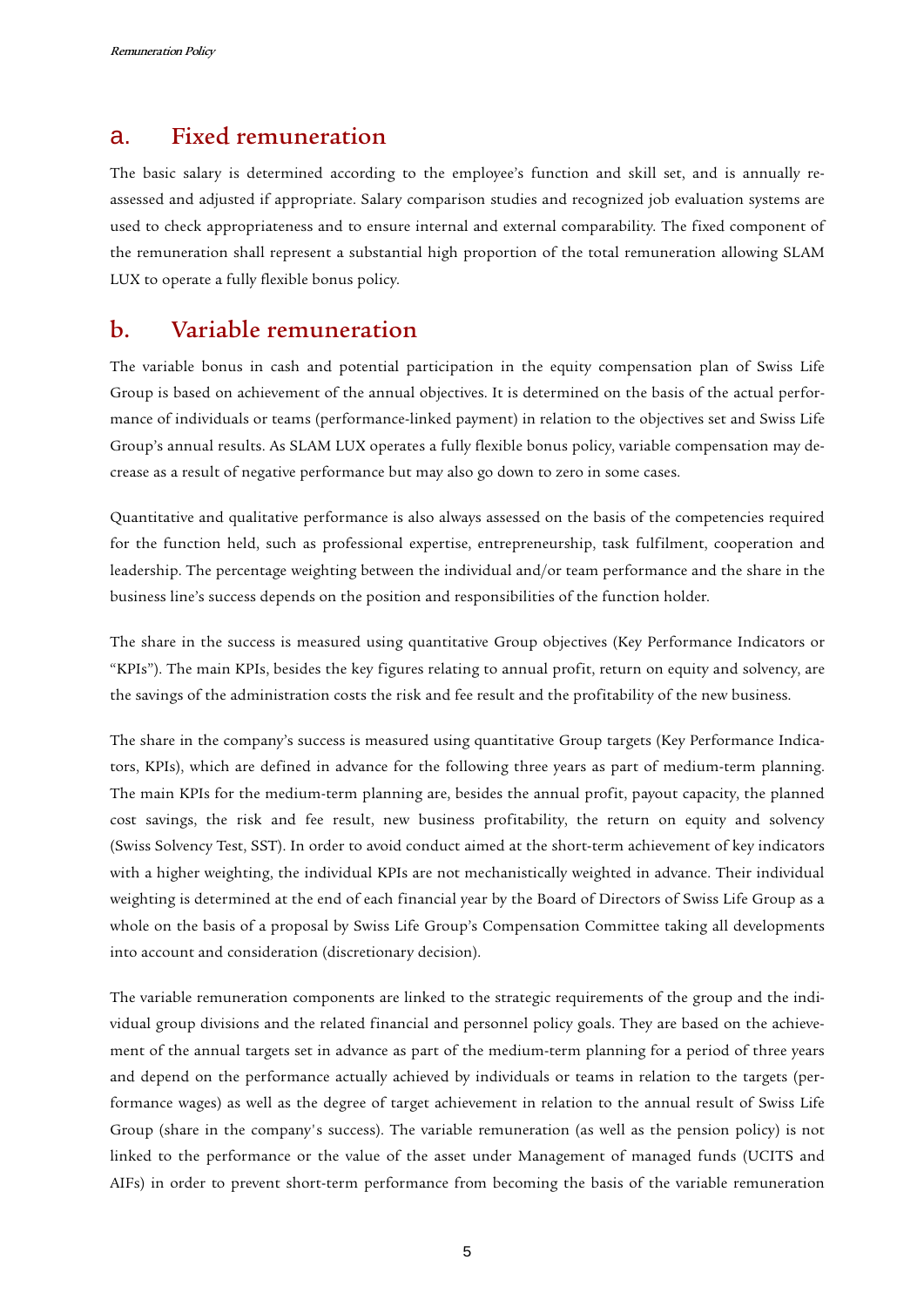components.

Personal performance based on the specified quantitative and qualitative objectives is assessed annually in the employee appraisal procedure implemented throughout Swiss Life Group (Group Performance System or "GPS"). Two (2) assessment elements / models are used for determining objectives and evaluating performance:

- the Group Objectives Model ("GOM") relating to qualitative and quantitative objectives; and
- the Group Competency Model ("GCM") for measuring and assessing individual competencies and behaviour, including the compliance with regulations.

For persons responsible for control functions, the quantitative objectives are set in such a way that performance is not linked to the result of the monitored business unit, specific products or transactions.

In order to be eligible for participating in any variable compensation, a certain GPS target achievement, together with a contract of employment for which notice has neither been given nor received as at the end of the financial year, a regular monthly salary and a level of employment of at least fifty percent (50%).

In particular, SLAM LUX shall be able to withhold bonuses entirely or partly when performance criteria are not met by the individual concerned, the business unit concerned or SLAM LUX seen as a whole. SLAM LUX shall also be able to withhold bonuses where its situation deteriorates significantly, in particular where it can no longer be presumed that it can or will continue to be able to carry out its business as a going concern.

As a matter of principle, no guaranteed variable remuneration is paid. In extraordinary circumstances and only in the context of hiring new staff, an exception to the rule may be made. In any case, such guaranteed variable remuneration is limited to the first year of engagement.

Payments relating to the early termination of a contract reflect performance achieved over time and are designed in a way that does not reward failure.

#### <span id="page-5-0"></span>4. Governance

The Policy complies with the proportionality principle as provided by the Guidelines, and therefore has been conceived in a way and to an extent that it is appropriate to size and internal organization as well as the nature, scope and complexity of SLAM LUX`s activities.

As a consequence of applying the proportionality principle SLAM LUX is not required

- to pay at least 50% of any variable remuneration through units in funds;
- to defer 40% of the variable component of the identified staff;
- to install and maintain a remuneration committee.

Therefore, the Board of Directors of SLAM LUX (the "Board of SLAM LUX") establishes the general principles of the Policy in conjunction with Swiss Life Asset Managers Human Resources. In its supervisory func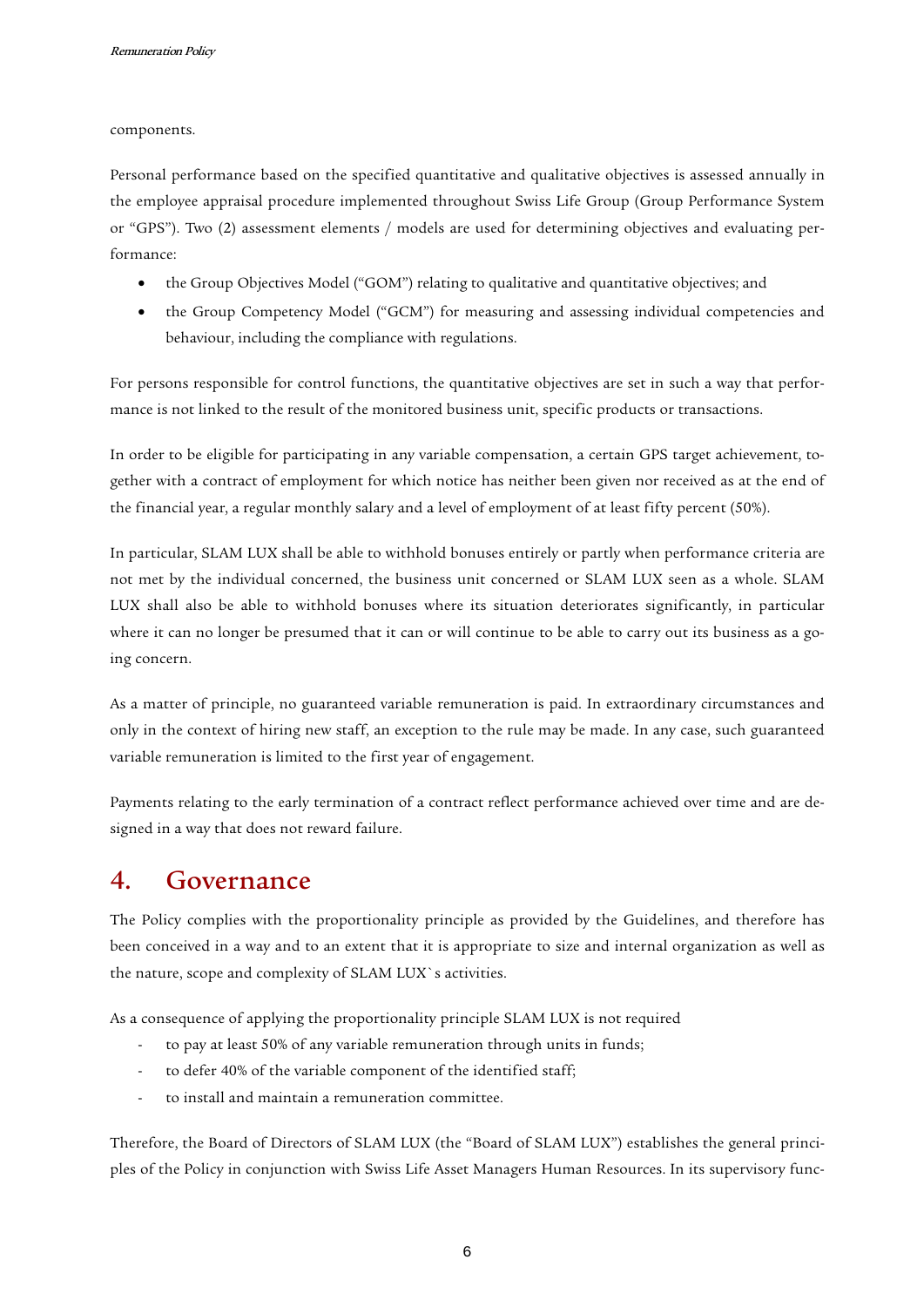tion, and in accordance with the Group Compensation Policy it oversees the remuneration of the identified staff.

The Board of SLAM LUX is also responsible for approving and maintaining the Policy, overseeing its implementation and for reviewing it at least annually.

The Compliance Function of SLAM LUX is responsible for keeping the Policy up-to-date, including by recommending, after consulting with Swiss Life Asset Managers Human Resources and Swiss Life Asset Managers Legal & Compliance, any required changes to the Board of SLAM LUX. This Policy will be reviewed on a yearly basis by the Compliance Officer of SLAM LUX and given for approval by the Board of SLAM LUX.

No dedicated Compensation Committee has been established at the level of SLAM LUX, as the Swiss Life Group Compensation Committee also covers SLAM LUX.

As a result, this Remuneration Policy is not primarily controlled by the Managing Director or other Senior Managers.

# <span id="page-6-0"></span>5. Disclosure

Investors can find more details under the following links:

<https://www.swisslife-am.com/en/home/footer/policies-legal-entities.html>

<https://www.swisslife.com/en/home/about-us/corporate-governance/compensation-policy.html>

In addition, they may request free of charge additional information by writing to:

Swiss Life Asset Managers Luxembourg 4a, rue Albert Borschette L-1246 Luxembourg Luxembourg